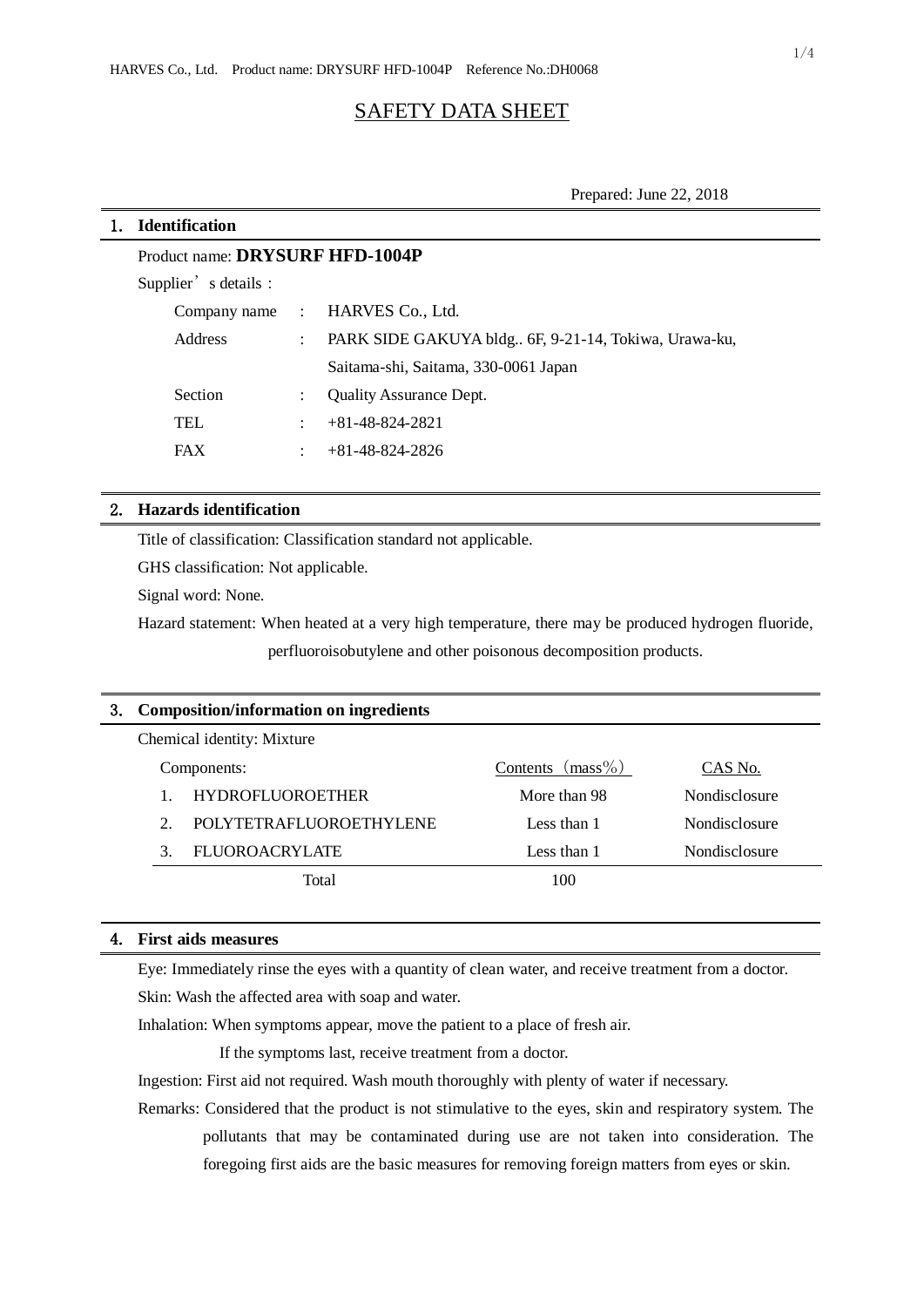#### 5. **Fire-fighting measures**

Extinguish method: When fire is strong enough to threaten thermal decomposition of the product, wear complete protecting clothing including helmet, self respirator, fireproof clothing, protective bands for arms, body and legs, and head protective device. It is considered that there will be no anomalous effects during extinguishing activities. Avoid inhaling decomposition products generated by fire. When exposed to flames, spray water to cool the container and thus prevent bursting.

Fire extinguishing agent: Nonflammable.

Remarks: When exposed to an extremely high temperature, poisonous thermal decomposition products including hydrogen fluoride may be produced.

#### 6. **Accidental release measures**

Individual protection: Reference the related preventive measures in the other items.

Disposition: Ventilate the surrounding; stop leaks; cover with an absorbent; and recover the leaked substance. Clear the residue with an adequate organic solvent. Follow the instructions on the label of organic solvent and safety information of SDS. Collect in a metallic vessel and seal the vessel.

Remarks: When leaked in a large quantity in a closed space, give alarms to the other personnel and immediately escape. When exposed to a quantity of vapor in a closed space, there may be serious harms to health.

## 7. **Handling and storage**

- Handling: Use in well-ventilated areas. Do not inhale vapor for a long time. Do not inhale thermal decomposition products. (Do not use in rooms where a kerosene stove or a gas stove is installed.) Do not smoke in working places. Smoking is allowed after washing hands well after work. Do not smoke cigarette that the product adhered to.
- Intake prevention: While in use of the product, eating, drinking or smoking is prohibited. Places adhered to the product should be thoroughly washed with soap and water. Not the expected route of exposure.

Storage: Store in an ordinary storage.

Remarks: Keep the product from being exposed to a high temperature exceeding 200℃.

#### 8. **Exposure controls/ personal protection**

Control concentrations: Not established.

Allowable concentrations: Not established.

Equipment measures: Use in a well-ventilated place. When ventilation is not satisfactory, use adequate respiratory protective devices.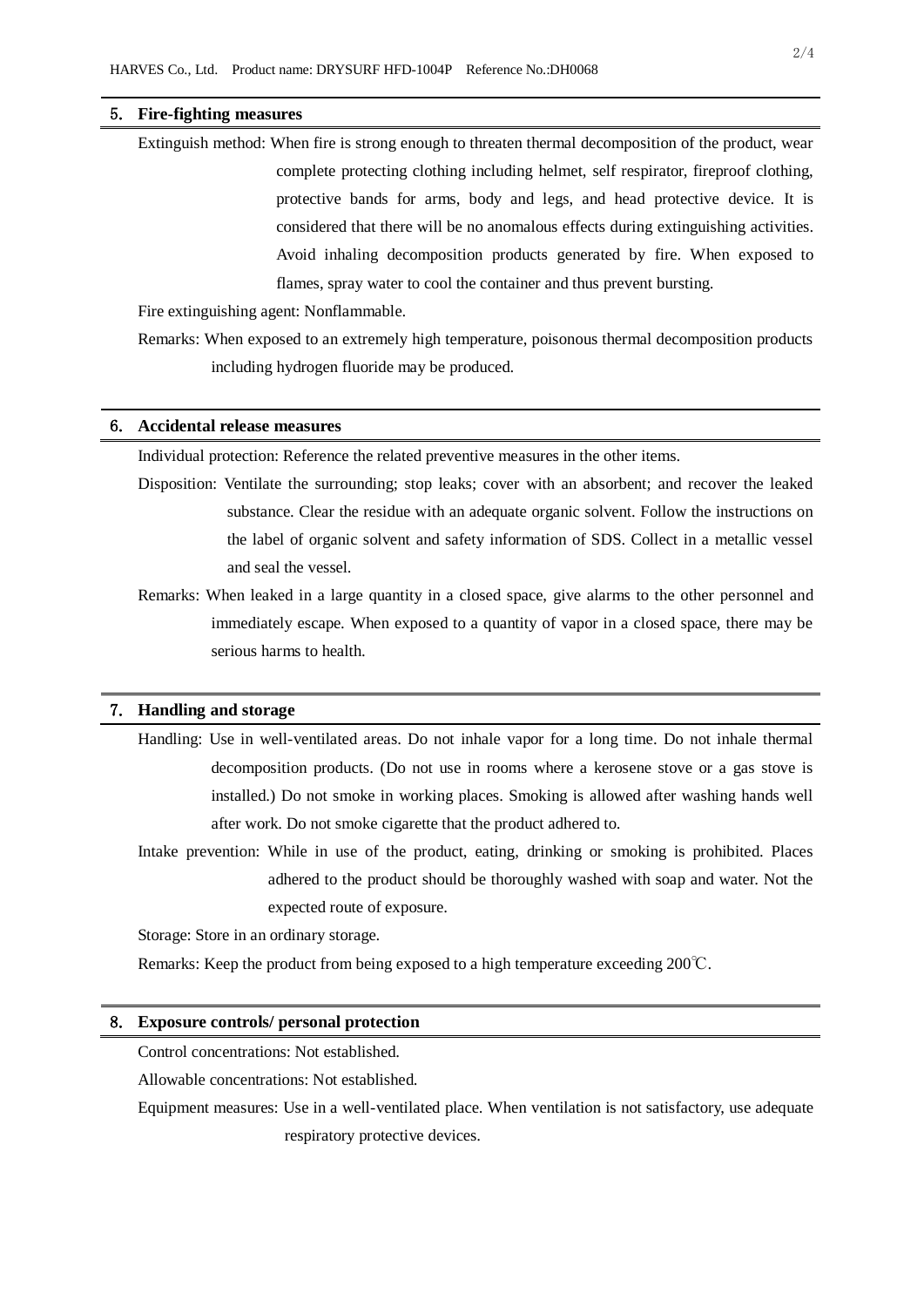# Protective devices and individual protection:

Respiratory protective devices: Avoid inhaling vapor, mist or spray. When thermal decomposition occurs, never inhale thermal decomposition products. Choose a respirator certified upon the concentration of pollutants in air. Wear a half or full face respiratory mask.

Protective goggles: As a guideline for safety and health, wear safety goggles with side shield. Protective gloves: As a standard for fine industrial hygiene, wear adequate gloves while handling the product.

Protective clothing: Avoid contact to skin.

#### 9. **Physical and chemical properties**

| Appearance, etc. | White Suspension Liquid, slight ether odor. |
|------------------|---------------------------------------------|
| Boiling point    | Approx. $80^{\circ}$ C                      |
| Pour point       | Below -40 $\degree$ C                       |
| Water solubility | Not soluble.                                |
| Flash point      | None.                                       |
| Density          | Approx. $1.4$ g/cm <sup>3</sup>             |

# 10.**Stability and reactivity**

| Flash point:                     | $\ddot{\cdot}$       | None.                                                    |
|----------------------------------|----------------------|----------------------------------------------------------|
| Combustion range-lower limit (%) | $\ddot{\cdot}$       | Nonflammable.                                            |
| Combustion range-upper limit (%) | $\ddot{\phantom{a}}$ | Nonflammable.                                            |
| Substances to be avoided         | $\ddot{\phantom{a}}$ | Strong acids, strong alkalis and strong oxidizing agents |
|                                  |                      | and active fine metal powder.                            |
|                                  |                      | As a matter of general caution, avoid exposure to a      |
|                                  |                      | temperature exceeding the boiling point.                 |
| Poisonous decomposition products | ÷                    | Reference "Harmfulness Information"                      |
| Stability                        | $\ddot{\phantom{a}}$ | Stable.                                                  |
| Reactivity                       | ٠                    | Dangerous polymerization not occurring.                  |
|                                  |                      |                                                          |

## 11.**Toxicology information**

Eye: Considered little stimulation to eyes.

Skin: Considered little stimulation to skin.

Inhalation: Considered no harm if thermal decomposition due to overheat does not occur. However, when inhaled a lot, lack of oxygen due to substitution of air may occur.

Ingestion: Little possibility of swallow of the product. Considered no harm.